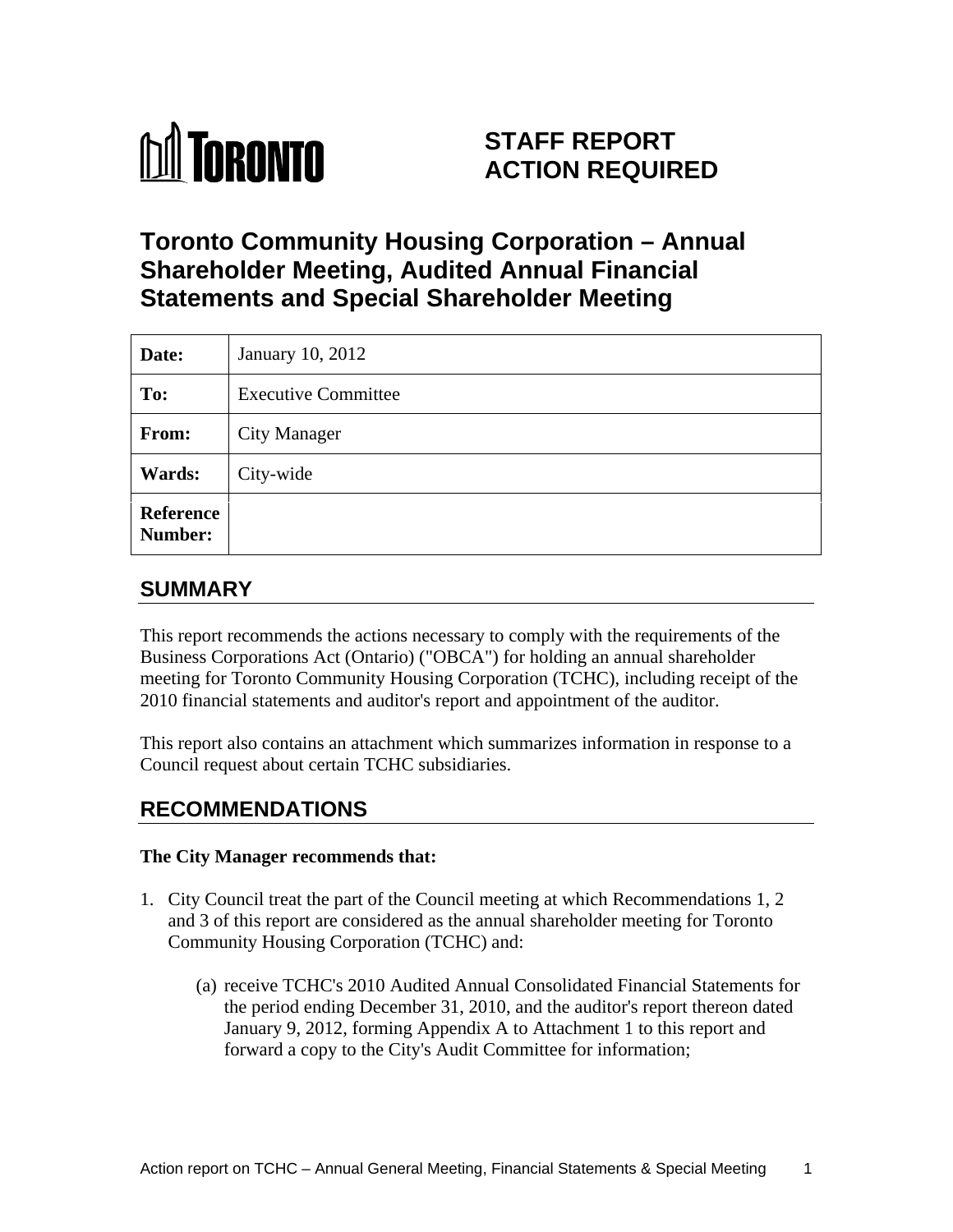- (b) reappoint PriceWaterhouseCoopers LLP**,** Chartered Accountants, as TCHC's auditor until the next annual shareholder meeting at the fee provided therefor in the City's agreement with that firm;
- 2. City Council receive the report of the Deputy City Manager and Chief Financial Officer, dated January 10, 2012 "Toronto Community Housing Corporation - Financial Statements", forming Attachment 1 to this report;
- 3. City Council receive Toronto Community Housing Corporation's 2009 Annual Report and 2010 Annual Report (included as Attachment 2 and 3 to this report) comprising the letters from the Corporation's Chief Executive Officer dated January 5, 2012 and January 6, 2012, respectively, and related attachments; and
- 4. As part of the special business to be considered as part of the Special Shareholder Meeting for Toronto Community Housing Corporation, Council receive the report of the City Manager dated January 10, 2012 entitled "Toronto Community Housing's Subsidiary Investments", forming Attachment 4 to this report.

#### **Financial Impact**

There will be no financial impacts to the City or TCHC as a result of adoption of the recommendations in this report.

The Deputy City Manager and Chief Financial Officer has reviewed TCHC's 2010 financial statements and his summary and comments are contained in Attachment 1 to this report.

#### **Equity Impact Statement**

There are no equity considerations in conducting the annual shareholder meeting.

### **ISSUE BACKGROUND**

The City's Shareholder Direction to TCHC sets out the shareholder's objectives, establishes governance principles for TCHC and its subsidiaries and the powers of the Board of Directors, and details the accountability and reporting requirements for TCHC to the City. City Council requires that TCHC's annual report to the City include identification of:

- any material variances between the TCHC's budget and actuals;  $\blacksquare$
- any variances that may have a financial impact on the shareholder;
- anything that is likely to materially affect tenants' views of TCHC;
- $\blacksquare$ any major findings of audits;
- $\blacksquare$ performance of Toronto Community Housing such that the Shareholder can determine that the Shareholder Direction has been respected; and
- the number of evictions each year, the cost and the rationale.

The Shareholder Direction requires that TCHC prepare an annual report and audited consolidated financial statements and submit them to Council through the Executive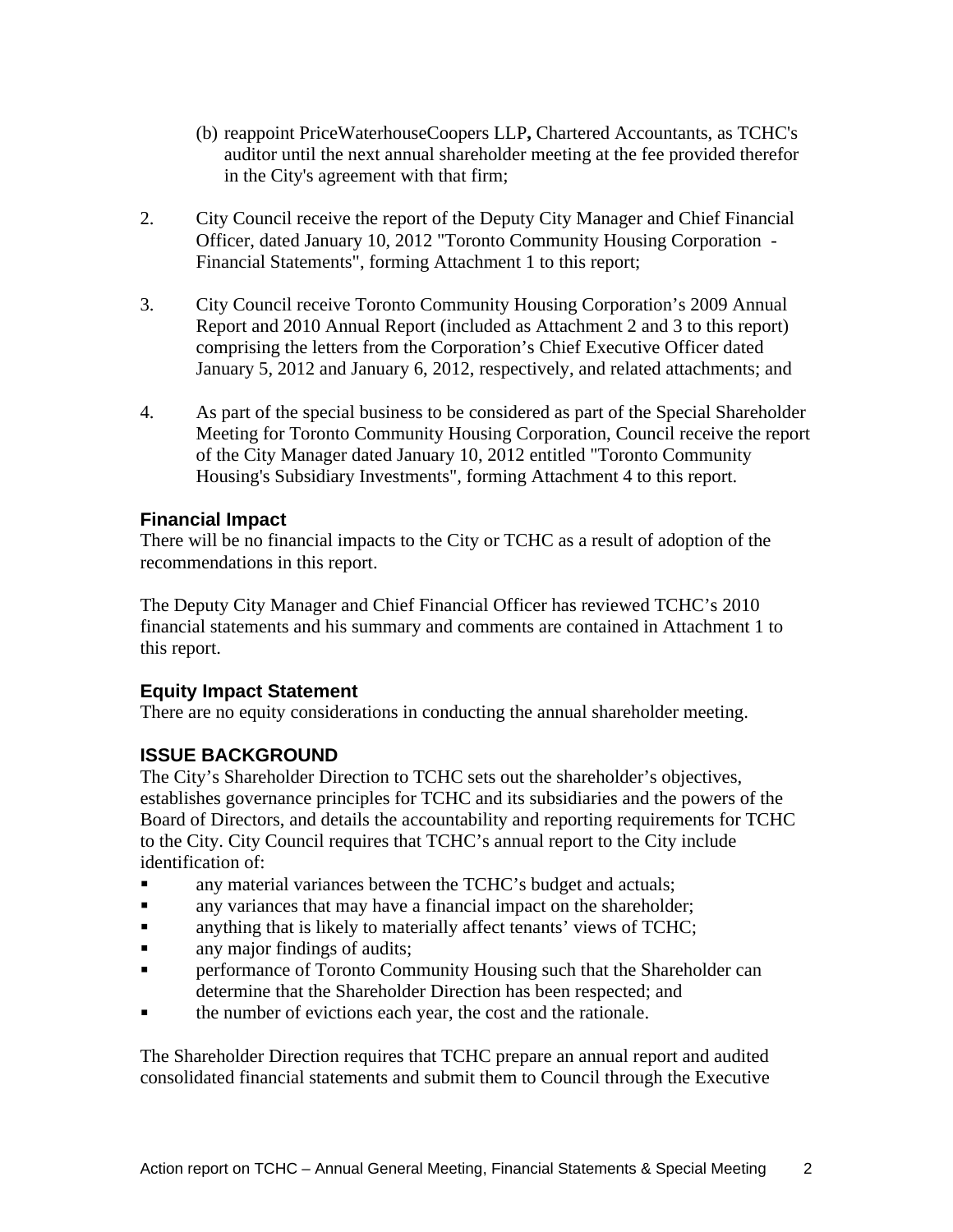Committee. TCHC's Board of Directors approved its 2010 audited annual financial statements at its meeting held on December 13, 2011.

At its meeting on June 14, 2011 City Council adopted with amendments report EX6.3 titled "Toronto Community Housing Corporation – Annual Shareholder Meeting, Audited Financial Statement and Related Matters". Council requested, among other things, the City Manager to report to the Executive Committee on:

- Toronto Community Housing Enterprises' interest in Regent Park Energy Inc. (RPEI), including the current and projected financial profit or loss of RPEI and recommend whether TCHC should continue to maintain its ownership in RPEI, and
- the loans and financial arrangements with Regent Park Development Corporation and Don Mount Park Development Corporation, including the source of TCHC funding, the annual interest and/or lost earnings of the funds advanced to these corporations.

# **ANNUAL SHAREHOLDER MEETING**

The OBCA requires that a corporation's annual shareholder meeting be held not later than 15 months after the date of the last preceding annual meeting. TCHC's previous annual shareholder meeting, at which its 2009 financial statements were considered, was held by City Council at its meeting held on June 14 and 15, 2011 as Item EX6.3.

<http://app.toronto.ca/tmmis/viewAgendaItemHistory.do?item=2011.EX6.3><br>TCHC's Board of Directors approved its 2010 Audited Annual Consolidated Financial Statements at its meeting held on December 13, 2011. The Deputy City Manager and Chief Financial Officer has reviewed TCHC's 2010 financial statements and the associated auditor's report from PriceWaterhouseCoopers LLP, and his summary and comments are contained in Attachment 1 to this report.

Highlights of TCHC's key achievements during 2009 and 2010 under each of four strategic focus areas – buildings, communities, tenants and organization – as well as additional information concerning finances and eviction statistics, are set out in the attached reports to the shareholder forming Attachment 2 and 3 to this report.

Council also requested that the City Manager review the Shareholder Direction for TCHC. A draft has been developed by City staff in consultation with SSHA, Legal, and Finance. It is intended that this document will be discussed with TCHC staff and the new Board of Directors and reported to the Executive Committee and City Council following that dialogue. While TCHC's concurrence is not required for changes to the Direction, consultation on the matter will provide an opportunity to consider amendments that address any issues that TCHC may have and ensure the resulting document is workable within the TCHC operating environment.